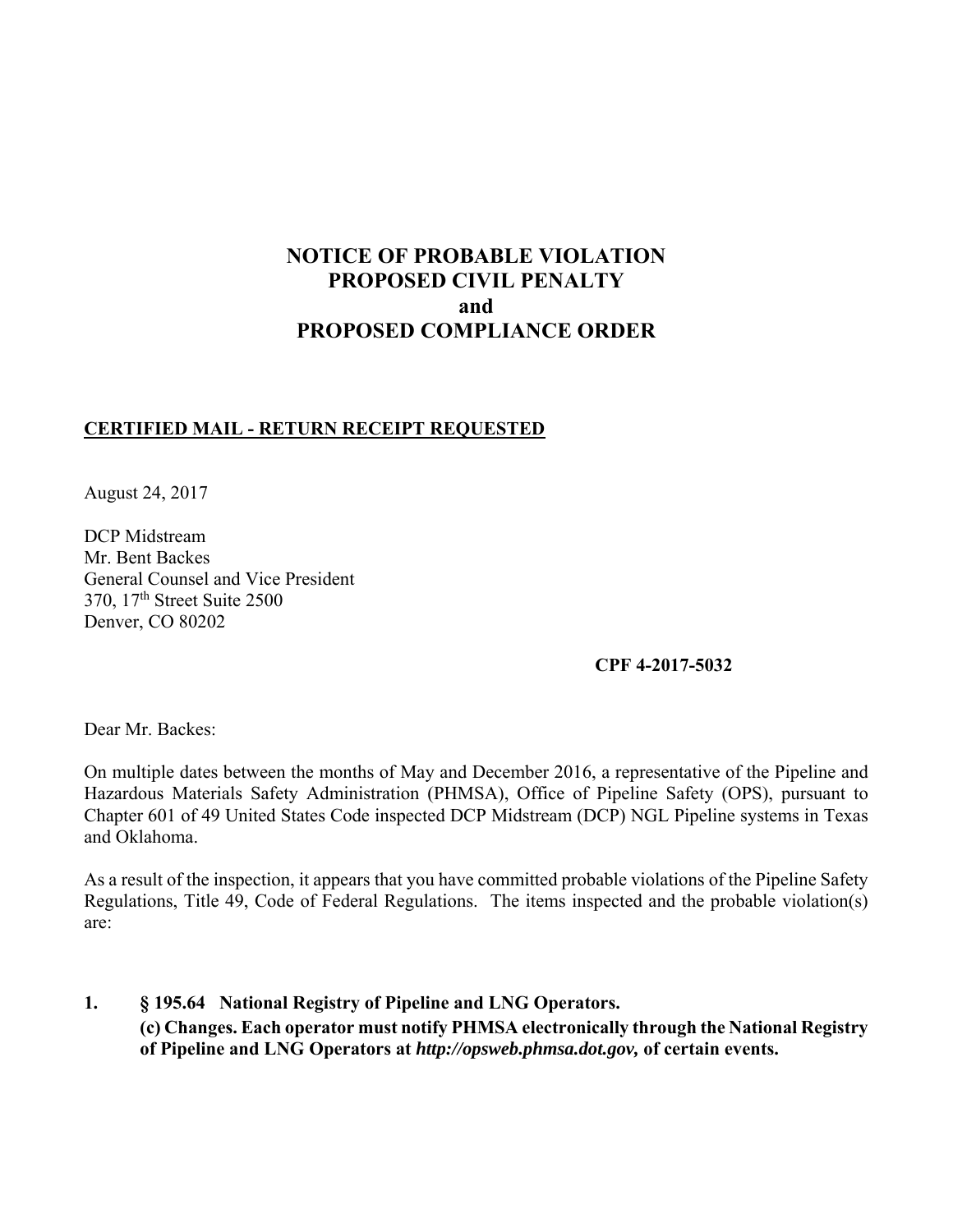### **(2) An operator must notify PHMSA of any following event not later than 60 days after the event occurs:**

#### **(v) The acquisition or divestiture of an existing pipeline facility subject to this part.**

DCP Southern Hills sold the Galena Park extension (12.1 miles) of the Southern Hills Pipeline System to Phillips 66 on April 22, 2014. A Type D notification (divestiture of asset) is required to filed by no later than June 23, 2014.

DCP submitted this notification to PHMSA on June 7, 2016 only after the PHMSA inspector brought this to their attention.

### **2. §195.579 What must I do to mitigate internal corrosion?**

**(c)** *Removing pipe.* **Whenever you remove pipe from a pipeline, you must inspect the internal surface of the pipe for evidence of corrosion. If you find internal corrosion requiring corrective action under §195.585, you must investigate circumferentially and longitudinally beyond the removed pipe (by visual examination, indirect method, or both) to determine whether additional corrosion requiring remedial action exists in the vicinity of the removed pipe.** 

DCP Southern Hills failed to perform an inspection of the internal surface of a hot tap coupon from their pipeline system for evidence of corrosion.

During the inspection, DCP did not have information or documentation to support that an internal inspection was performed when DCP made a hot tap to connect new Woodford Express Meter Station to the Chitwood lateral pipeline at 2.8 miles southeast from MLV 58C. DCP performed the hot tap January 2015 and a coupon was removed. However, this inspection report was not available, and an internal inspection was not performed during this project.

#### **3. §195. 402 Procedural manual for operations, maintenance, and emergencies.**

 **(a) General. Each operator shall prepare and follow for each pipeline system a manual of written procedures for conducting normal operations and maintenance activities and handling abnormal operations and emergencies. This manual shall be reviewed at intervals not exceeding 15 months, but at least once each calendar year, and appropriate changes made as necessary to insure that the manual is effective. This manual shall be prepared before initial operations of a pipeline system commence, and appropriate parts shall be kept at locations where operations and maintenance activities are conducted.** 

DCP failed to follow their Integrity Manual.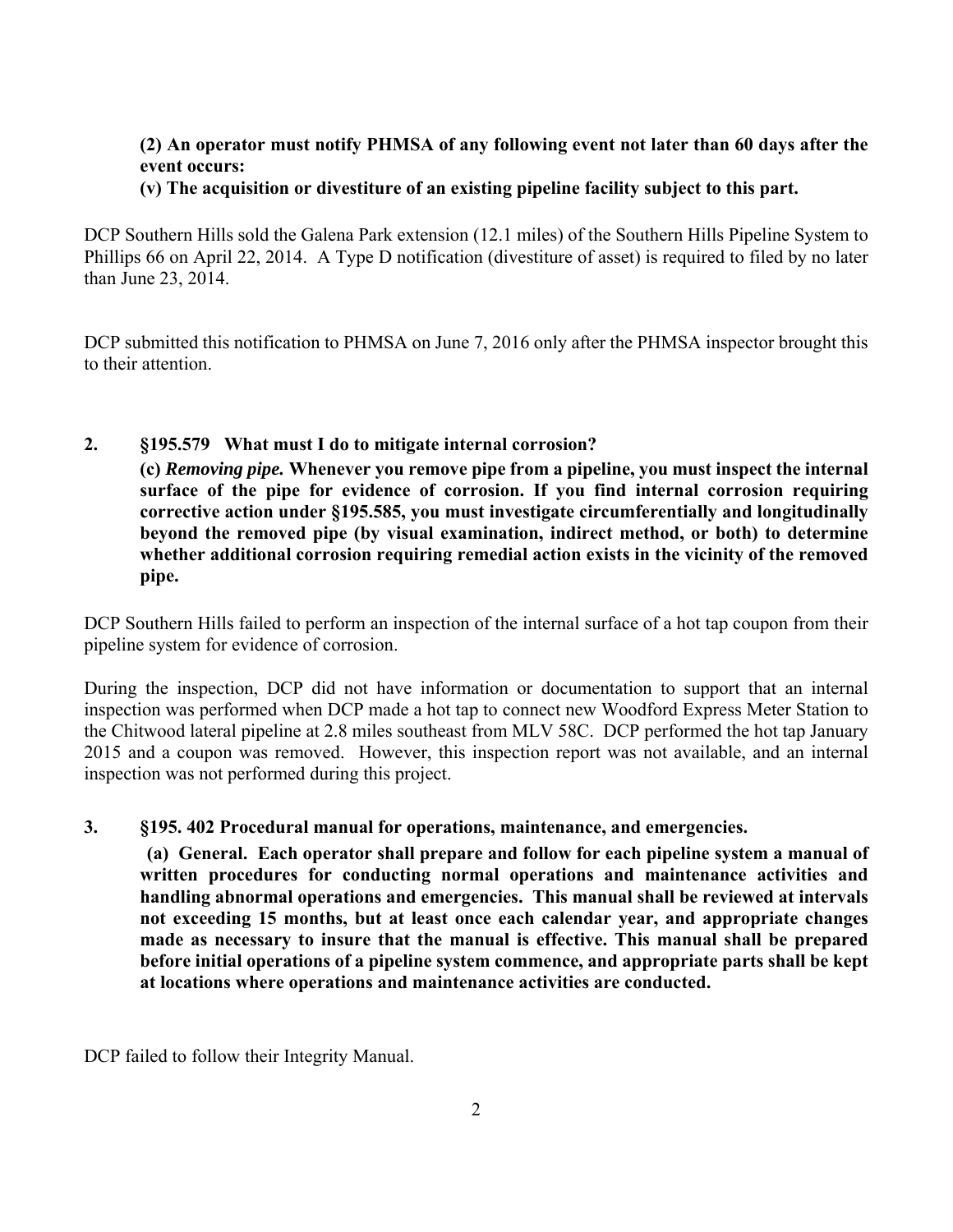DCP's procedure, IP-002: Integrity Assessment Method Selection states,

To select appropriate assessment method, PIPELINE SERVICES DEPARTMENT will:

- Conduct a risk assessment and perform information analysis (review leak and repair history, results of previous assessments, exposed pipe reports, and other pertinent information). See *Integrity Management Plan – Hazardous Liquids* and *Integrity Management Plan – Gas Transmission, Section 5 Continual Assessment Process.*
- Identify risk drivers and applicable threats.
- Complete *DCP Form 55: Integrity Assessment Method*.
- Use the decision flow in the flowcharts presented as Figures 1 through 6 in *DCP Form 55: Integrity Assessment Method* to make a selection. When selecting a specific ILI technology, or when both pressure test and ILI are acceptable as assessment methods, use Tables 1 and 2 as further guidance in making the determination.
- Justify and document the reason if different method is chosen than indicated by the flowcharts. Obtain an approval from the DIRECTOR, PIPELINE COMPLIANCE & INTEGRITY.
- Document the final assessment method and schedule in the BAP and the IAP.
- Inform PIPELINE INSPECTION MANAGER about selected method(s) and proposed assessment schedule.

Document results in *DCP Midstream Form 55: Integrity Assessment Method.*

While reviewing DCP's Integrity Assessment Method, Form 55 dated February 28, 2014, for Southern Hills pipeline, Segment SOH-1 – Jacksboro to Teague, the PHMSA inspector learned that DCP scheduled the next assessment for June 2014. DCP documented the rationale indicating this line is susceptible to SCC, External Corrosion and Third Party Damage. When the PHMSA inspector reviewed the assessment for this pipeline, it was found that it was not assessed until December 2015. As a result, this assessment was late by 18 months.

**4. § 195.452 Pipeline integrity management in high consequence areas.**

**(i) What preventative and mitigative measures must an operator take to protect the high consequence area?** 

**(4) Emergency Flow Restricting Devices (EFRD). If an operator determines that an EFRD is needed on a pipeline segment to protect a high consequence area in the event of a hazardous liquid pipeline release, an operator must install the EFRD. In making this determination, an operator must, at least, consider the following factors-the swiftness of leak detection and pipeline shutdown capabilities, the type of commodity carried, the rate of potential leakage, the volume that can be released, topography or pipeline profile, the potential for ignition, proximity to power sources, location of nearest response personnel, specific terrain between the pipeline segment and the high consequence area, and benefits expected by reducing the spill size.** 

DCP delayed its process to determine if EFRDs were needed on certain pipeline segments to protect high consequence areas in the event of a hazardous liquid pipeline release.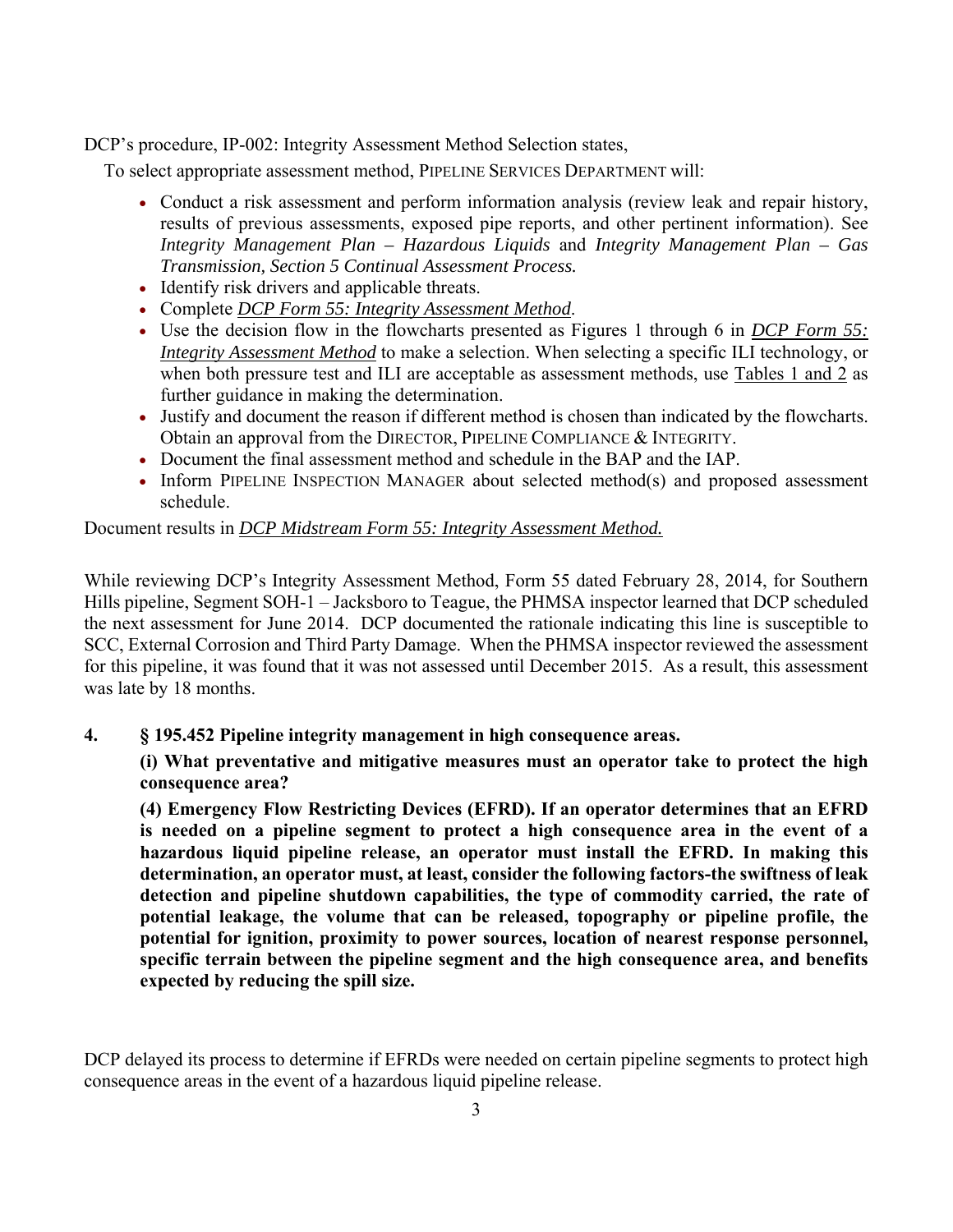DCP's Integrity Procedure, IP 008 (version 3.1 dated December 2012) states preventative and mitigative measures should include consideration of Emergency Flow Restricting Devices (EFRD) or Emergency Flow Valves (EFVs). In general, EFRDs and EFVs are an added optional safety device that has no effect on the flow resulting from a small leak, such as a leak caused by corrosion or a small crack. These valves do not prevent accidents; instead, they help mitigate the consequences of accidents where there has been a substantial or catastrophic line break. Where installed, they are complementary to damage prevention programs, one-call systems, and other pipeline safety efforts that focus on preventing accidents caused by outside forces.

In reviewing potential mitigation options, DCP Midstream should consider if automatic shut-off valves or remote control valves represent an efficient means of adding protection to potentially affected high consequence areas.

During the inspection, the PHMSA inspector learned that DCP failed to perform the initial EFRD evaluation on the following pipelines:

Panova to Red River

Red River to Mount Belvieu.

#### **5. §195.581 Which pipelines must I protect against atmospheric corrosion and what coating material may I use?**

### **(a) You must clean and coat each pipeline or portion of pipeline that is exposed to the atmosphere, except pipelines under paragraph (c) of this section.**

DCP did not adequately clean and coat portions of pipeline that were exposed to the atmosphere and at soil-to-air interfaces (transition zone) to protect against atmospheric corrosion.

DCP's standard operating procedure, CORR-5020: Atmospheric Pipe Inspection (dated 10/31/2014), Section 1.1.3 Soil-to-Air Interface states:

1.1.3.1 Inspect all piping that is located at the soil-to-air interface.

1.1.3.1.1 Piping that is located in the soil-to-air interface is especially prone to coating damage.

1.1.3.1.2 If visual examination of the piping at the soil-to-air interface shows evidence of corrosion or coating damage, excavation of the interface may be necessary to complete the inspection.

Section 2.2.3 Poor states:

Extensive visible deterioration of coating.  $(21 - 99\%$  deterioration)

2.2.3.1: If left unremediated, pitting corrosion may develop which affect the safe operation of the pipeline before the next scheduled inspection.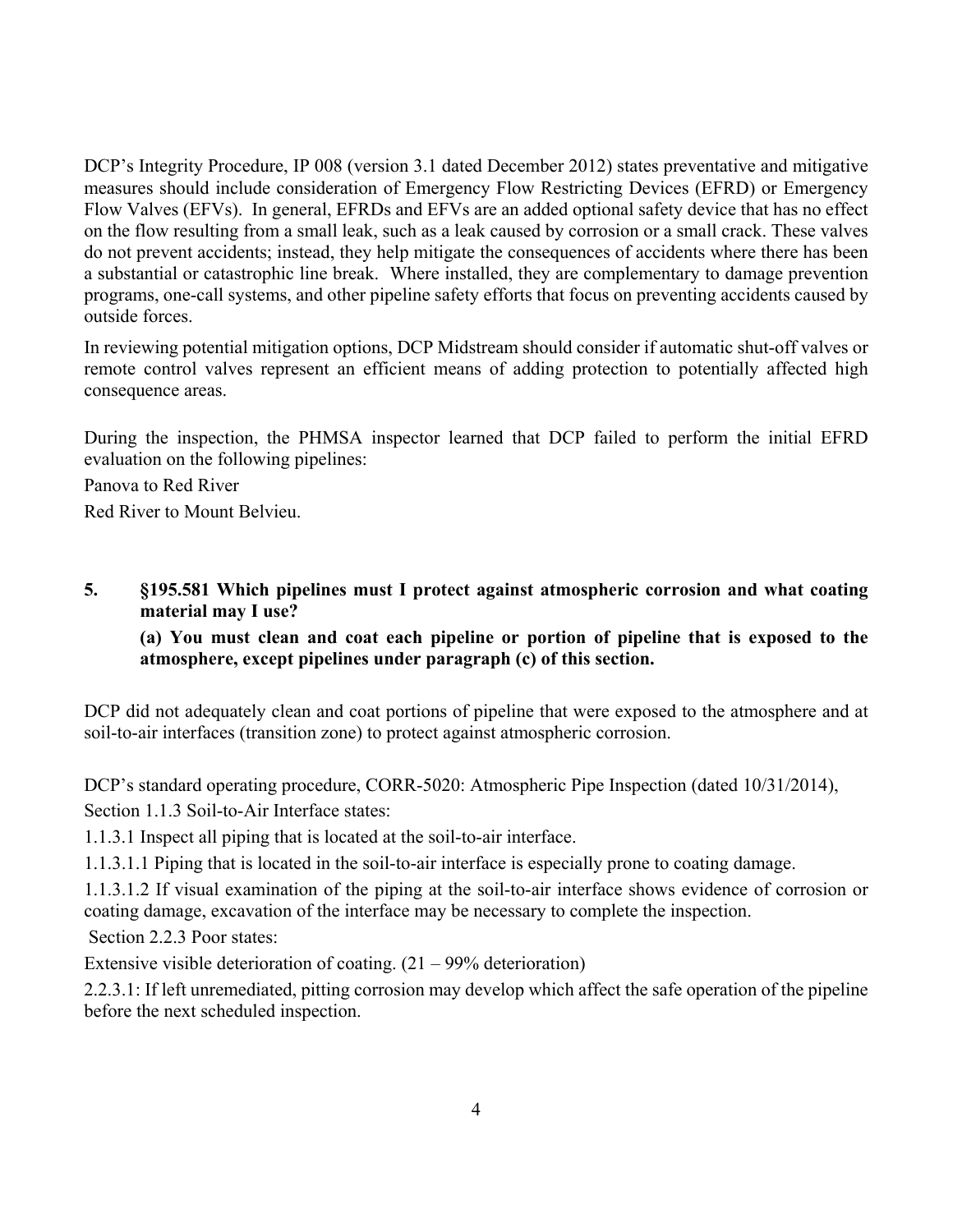While reviewing records associated with the DCP's atmospheric corrosion inspection, the PHMSA inspector noted that, at the following locations, DCP failed to remediate poor coating condition prior to the next inspection cycle as noted below:

- 1) Panova to Cushing, 18" idle pipe, MP 0.449 had poor coating on 9/10/2012. It was not checked again until the time of the inspection. DCP also failed to document the condition of corrosion at this location
- 2) Panova to Cushing, 18" idle pipe, MP 0.730, had poor coating on 11/14/2013 and 7/14/2016
- 3) Panova to Cushing, 18" idle pipe, MP 6.147, had poor transition zone on 11/14/2013 and 7/14/2016
- 4) Panova to Cushing, 18" idle pipe, MP 6.147, had poor coating on 11/14/2013 and 7/14/2016
- 5) Panova to Cushing, 18" idle pipe, MP 11.632, had poor coating on 9/11/2012 and 7/19/2016
- 6) Panova to Cushing, 18" idle pipe, MP 11.632, had poor transition zone on 9/11/2012 and 7/19/2016
- 7) Panova to Cushing, 18" idle pipe, MP 11.632, was rated as "poor" in corrosion category on 9/11/2012 and 7/19/2016
- 8) Panova to Cushing, 18" idle pipe, MP 13.480, had poor coating on 11/15/2013 and 7/19/2016
- 9) Panova to Cushing, 18" idle pipe, MP 13.480, had poor transition zone on 11/15/2013 and 7/19/2016
- 10) Panova to Cushing, 18" idle pipe, MP 16.999, had poor coating on 9/12/2012 and 7/19/2016
- 11) Panova to Cushing, 18" idle pipe, MP 16.999, had poor transition zone on 11/14/2013 and 7/19/2016
- 12) Panova to Cushing, 18" idle pipe, MP 17.559, had poor coating on 9/12/2012 and 7/19/2016
- 13) Panova to Cushing, 18" idle pipe, MP 17.559, had poor transition zone on 11/14/2013 and 7/19/2016
- 14) Panova to Cushing, 18" idle pipe, MP 18.265, had poor coating on 11/14/2013 and 7/20/2016
- 15) Panova to Cushing, 18" idle pipe, MP 18.265, had poor transition zone on 9/12/2012 and 7/20/2016
- 16) Panova to Cushing, 18" idle pipe, MP 19.290, had poor coating on 9/13/2012 and 8/27/2016
- 17) Panova to Cushing, 18" idle pipe, MP 19.290, had poor transition zone on 11/14/2013 and 8/27/2016
- 18) Panova to Cushing, 18" idle pipe, MP 20.517, had poor coating on 9/13/2012 and 7/20/2016
- 19) Panova to Cushing, 18" idle pipe, MP 20.517, had poor transition zone on 11/14/2013 and 7/20/2016
- 20) Panova to Cushing, 18" idle pipe, MP 23.383, had poor transition zone on 11/15/2013 and 7/22/2016
- 21) Panova to Cushing, 18" idle pipe, MP 24.894, had poor coating on 9/14/2012 and 7/22/2016
- 22) Panova to Cushing, 18" idle pipe, MP 24.894, had poor transition zone on 9/14/2012 and 7/22/2016
- 23) Panova to Cushing, 18" idle pipe, MP 24.894, was rated as "poor" in corrosion category on 9/14/2012 and 7/22/2016
- 24) Panova to Cushing, 18" idle pipe, MP 24.894, was rated as "poor" in corrosion category on 9/14/2012 and 7/22/2016
- 25) Panova to Cushing, 18" idle pipe, MP 28.058, had poor coating on 9/18/2012 and 7/22/2016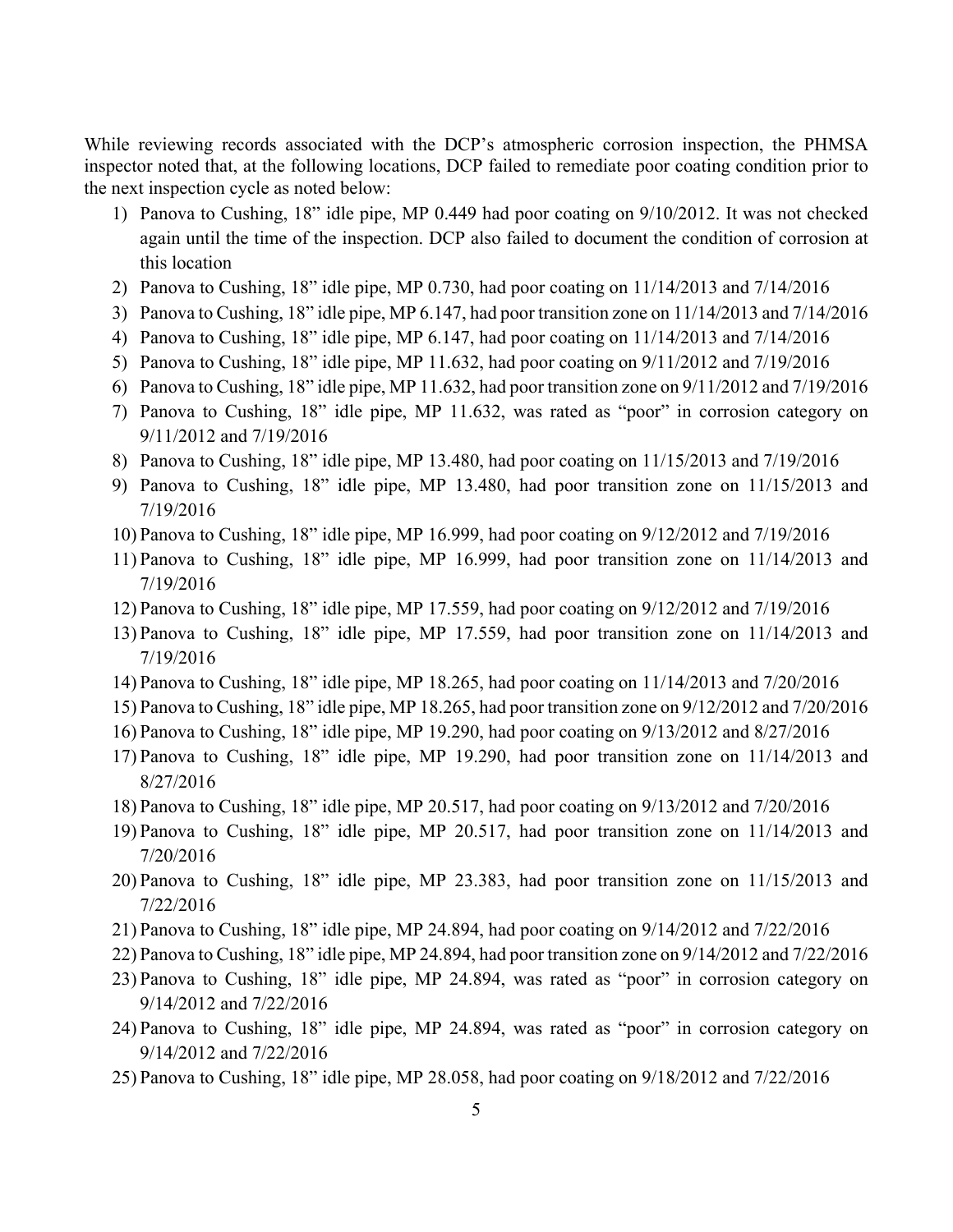- 26) Panova to Cushing, 18" idle pipe, MP 28.058, had poor transition zone on 11/14/2013 and 7/22/2016
- 27) Panova to Cushing, 18" idle pipe, MP 31.730, had poor coating on 11/15/2013 and 7/25/2016
- 28) Panova to Cushing, 18" idle pipe, MP 31.730, had poor transition zone on 11/15/2013 and 7/25/2016
- 29) Panova to Cushing, 18" idle pipe, MP 32.206, had poor coating on 9/19/2012 and 7/25/2016
- 30) Panova to Cushing, 18" idle pipe, MP 32.206, had poor transition zone on 9/19/2012 and 7/25/2016
- 31) Panova to Cushing, 18" idle pipe, MP 35.675, had poor coating on 11/14/2013 and 7/27/2016
- 32) Panova to Cushing, 18" idle pipe, MP 35.975, had poor transition zone on 11/14/2013 and 7/27/2016
- 33) Panova to Cushing, 18" idle pipe, MP 35.770, had poor coating on 9/19/2012 and 7/27/2016
- 34) Panova to Cushing, 18" idle pipe, MP 35.770, had poor transition zone on 11/14/2013 and 7/27/2016
- 35) Panova to Cushing, 18" idle pipe, MP 44.410, had poor coating on 11/15/2013 and 7/28/2016
- 36) Panova to Cushing, 18" idle pipe, MP 44.410, had poor transition zone on 11/15/2013 and 7/28/2016
- 37) Panova to Cushing, 18" idle pipe, MP 44.504, had poor coating on 9/19/2012 and 7/28/2016
- 38) Panova to Cushing, 18" idle pipe, MP 44.523, had poor coating on 9/19/2012 and 7/28/2016
- 39) Panova to Cushing, 18" idle pipe, MP 44.523, was rated as "poor" in corrosion category on 9/19/2012 and 7/28/2016
- 40) Panova to Cushing, 18" idle pipe, MP 44.523, had poor transition zone on 9/19/2012 and 7/28/2016
- **6. §195. 402 Procedural manual for operations, maintenance, and emergencies.**

 **(a) General. Each operator shall prepare and follow for each pipeline system a manual of written procedures for conducting normal operations and maintenance activities and handling abnormal operations and emergencies. This manual shall be reviewed at intervals not exceeding 15 months, but at least once each calendar year, and appropriate changes made as necessary to insure that the manual is effective. This manual shall be prepared before initial operations of a pipeline system commence, and appropriate parts shall be kept at locations where operations and maintenance activities are conducted.** 

DCP did not follow their Integrity Manual.

DCP's Integrity Management Manual, Section 4 – Risk Management Manual, Sub Section 4.4.5: Pipeline Facilities Risk Assessment, states:

The comprehensive risk assessment process for the pipeline stations includes a thorough review of the incident history of the pipeline stations. One example of the difference between the line pipe and facilities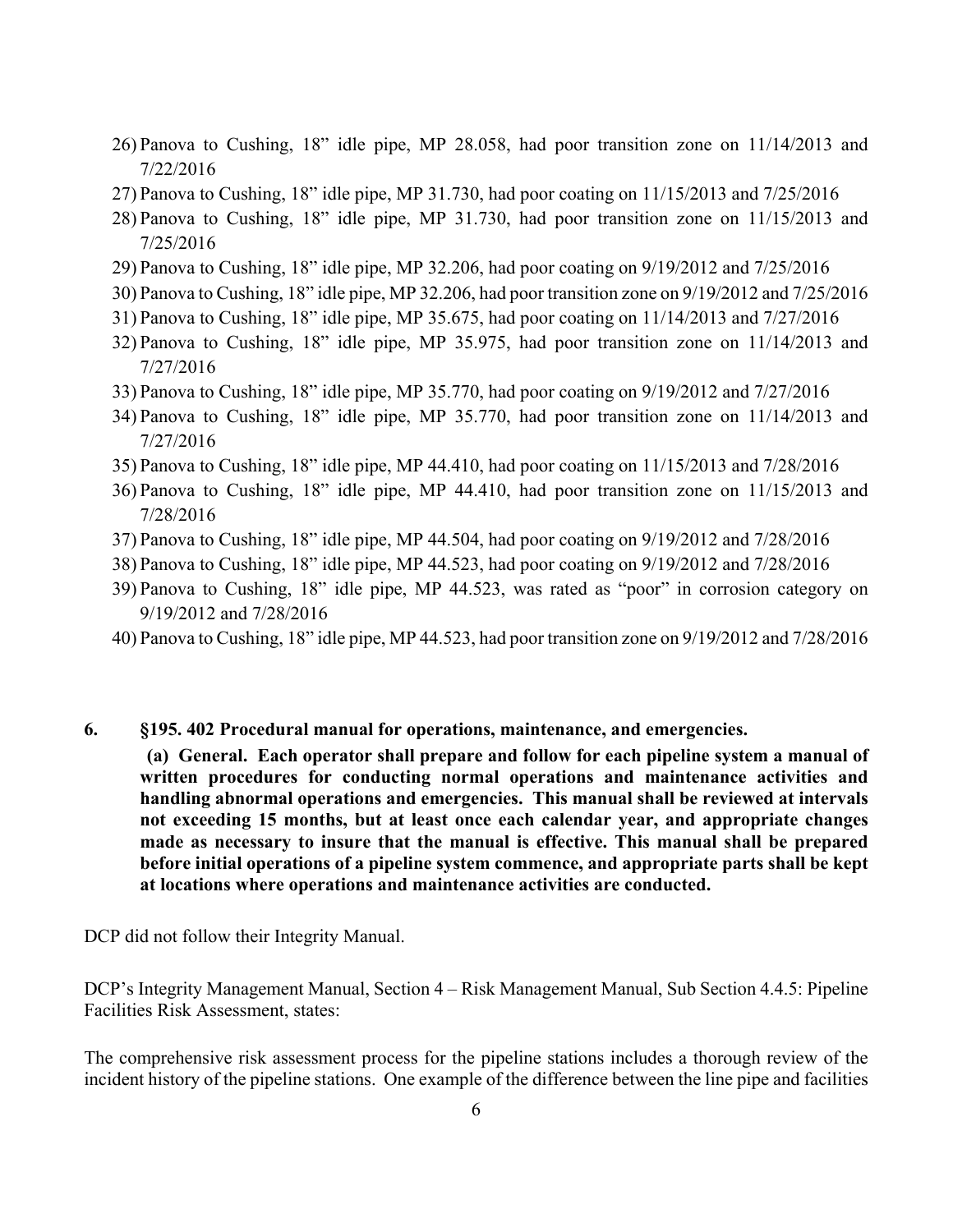is that for the line pipe, the primary cause for a release is corrosion, while for a station the primary cause of a release is equipment leaks at pumps, valves and fittings. The checklist in DCP Form 50: Pipeline Facilities Checklist assists in determining the most credible release scenario and impact on any affected HCAs.

During the inspection, the PHMSA inspector noted DCP has facilities located at Teague, Lockwood and Panova, all in HCA or in HCA could-affect zones. When the PHMSA inspector requested Form 50: Pipeline Facilities Checklist, DCP was not able to provide it.

**7. §195.567 Which pipelines must have test leads and what must I do to install and maintain the leads?** 

**(c) Maintenance. You must maintain the test lead wires in a condition that enables you to obtain electrical measurements to determine whether cathodic protection complies with §195.571.** 

DCP failed to maintain all CP test leads in a condition that enabled it to obtain electrical measurements to determine whether cathodic protection complies with §195.571.

The December 2013 and September 2014 annual CP surveys at mile post (MP) 42.080 along the 16-inch Jacksboro Station to Teague Station pipeline showed p/s readings of 0.000mV and 0.000mV, respectively. These p/s readings were indicative of a broken test lead. DCP corrected this and determined there was adequate cathodic protection during July 2015 annual survey.

### **8. §195.573 What must I do to monitor external corrosion control?**

**(a) Protected pipelines. You must do the following to determine whether cathodic protection required by this subpart complies with §195.571:** 

**(1) Conduct tests on the protected pipeline at least once each calendar year, but with intervals not exceeding 15 months. However, if tests at those intervals are impractical for separately protected short sections of bare or ineffectively coated pipelines, testing may be done at least once every 3 calendar years, but with intervals not exceeding 39 months.** 

DCP did not conduct tests on the cathodically protected pipeline segments to monitor external corrosion control, at least once each calendar year, but with intervals not exceeding 15 months.

During the inspection, DCP provided records that demonstrated that the 16" Lockwood Station to Teague Station pipeline at MP 31.330, 65.840, 88.990, 90.760 and 97.840 were not tested as required by §195.573(a)(1) to demonstrate adequate levels of cathodic protection.

MP 31.330 was last surveyed on 12/13/2014 and was not surveyed again until 1/22/2016 MP 65.840 was last surveyed on  $12/12/2013$  and was not surveyed again until  $1/25/2016$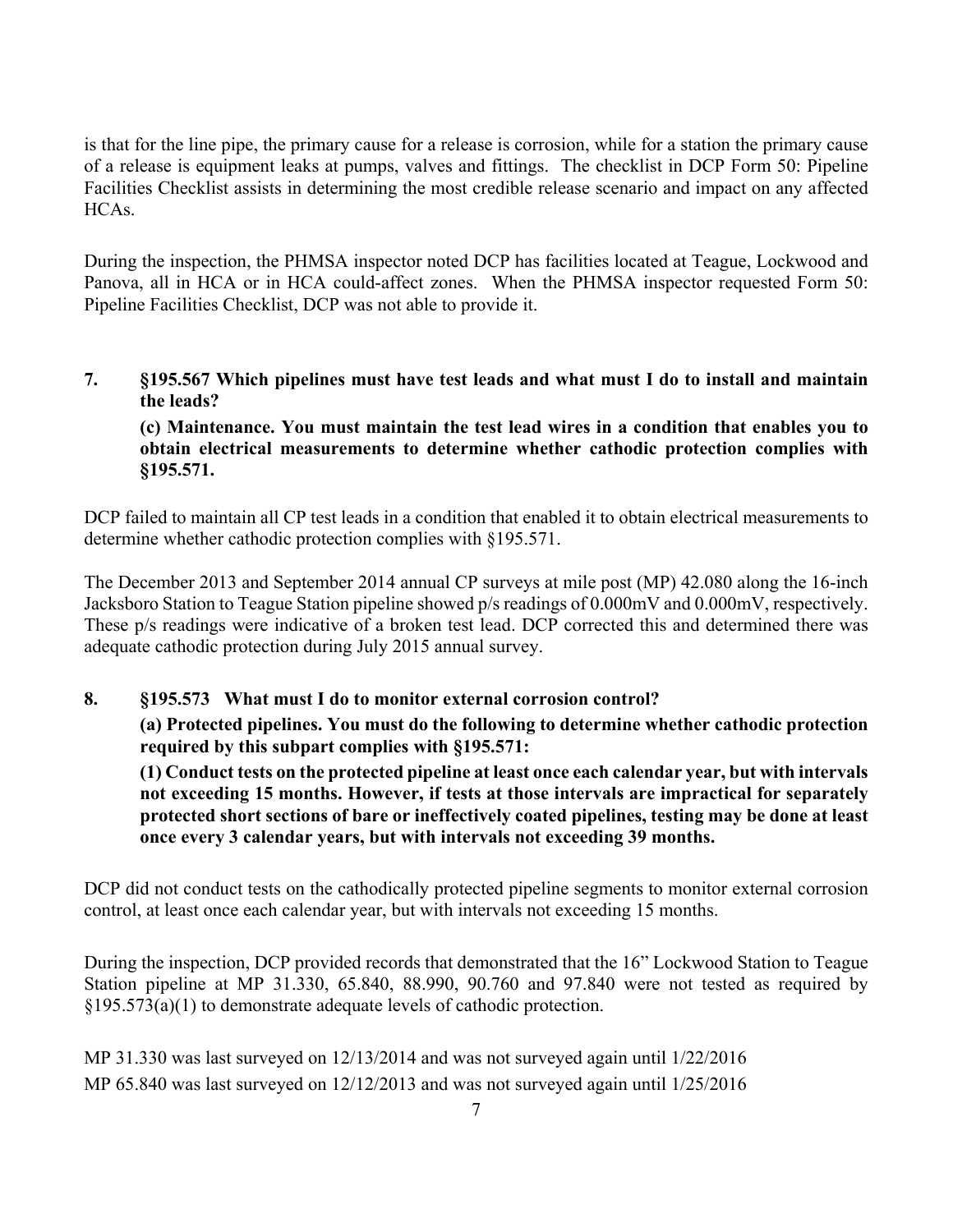MP 88.990 was last surveyed on 12/12/2013 (no access) and was not surveyed again until 7/28/2015 MP 90.760 was last surveyed on 12/12/2013 and was not surveyed again until 7/28/2015 MP 97.840 was last surveyed on 12/12/2013 and was not surveyed again until 7/28/2015

#### Proposed Civil Penalty

As of April 27, 2017, under 49 U.S.C. § 60122 and 49 CFR § 190.223, you are subject to a civil penalty not to exceed \$209,002 per violation per day the violation persists up to a maximum of \$2,090,022 for a related series of violations. The Compliance Officer has reviewed the circumstances and supporting documentation involved in the above probable violation(s) and has recommended that you be preliminarily assessed a civil penalty of \$27,600 as follows:

| Item number | <b>PENALTY</b> |
|-------------|----------------|
|             | \$27,600       |

#### Warning Items

With respect to items 1, 2, 3, and 7 we have reviewed the circumstances and supporting documents involved in this case and have decided not to conduct additional enforcement action or penalty assessment proceedings at this time. We advise you to promptly correct these item(s). Failure to do so may result in additional enforcement action.

#### Proposed Compliance Order

With respect to item 4, 5 and 6 pursuant to 49 United States Code § 60118, the Pipeline and Hazardous Materials Safety Administration proposes to issue a Compliance Order to DCP Southern Hills. Please refer to the *Proposed Compliance Order*, which is enclosed and made a part of this Notice.

#### Response to this Notice

Enclosed as part of this Notice is a document entitled *Response Options for Pipeline Operators in Compliance Proceedings*. Please refer to this document and note the response options. All material you submit in response to this enforcement action may be made publicly available. If you believe that any portion of your responsive material qualifies for confidential treatment under 5 U.S.C. 552(b), along with the complete original document you must provide a second copy of the document with the portions you believe qualify for confidential treatment redacted and an explanation of why you believe the redacted information qualifies for confidential treatment under 5 U.S.C. 552(b). If you do not respond within 30 days of receipt of this Notice, this constitutes a waiver of your right to contest the allegations in this Notice and authorizes the Associate Administrator for Pipeline Safety to find facts as alleged in this Notice without further notice to you and to issue a Final Order.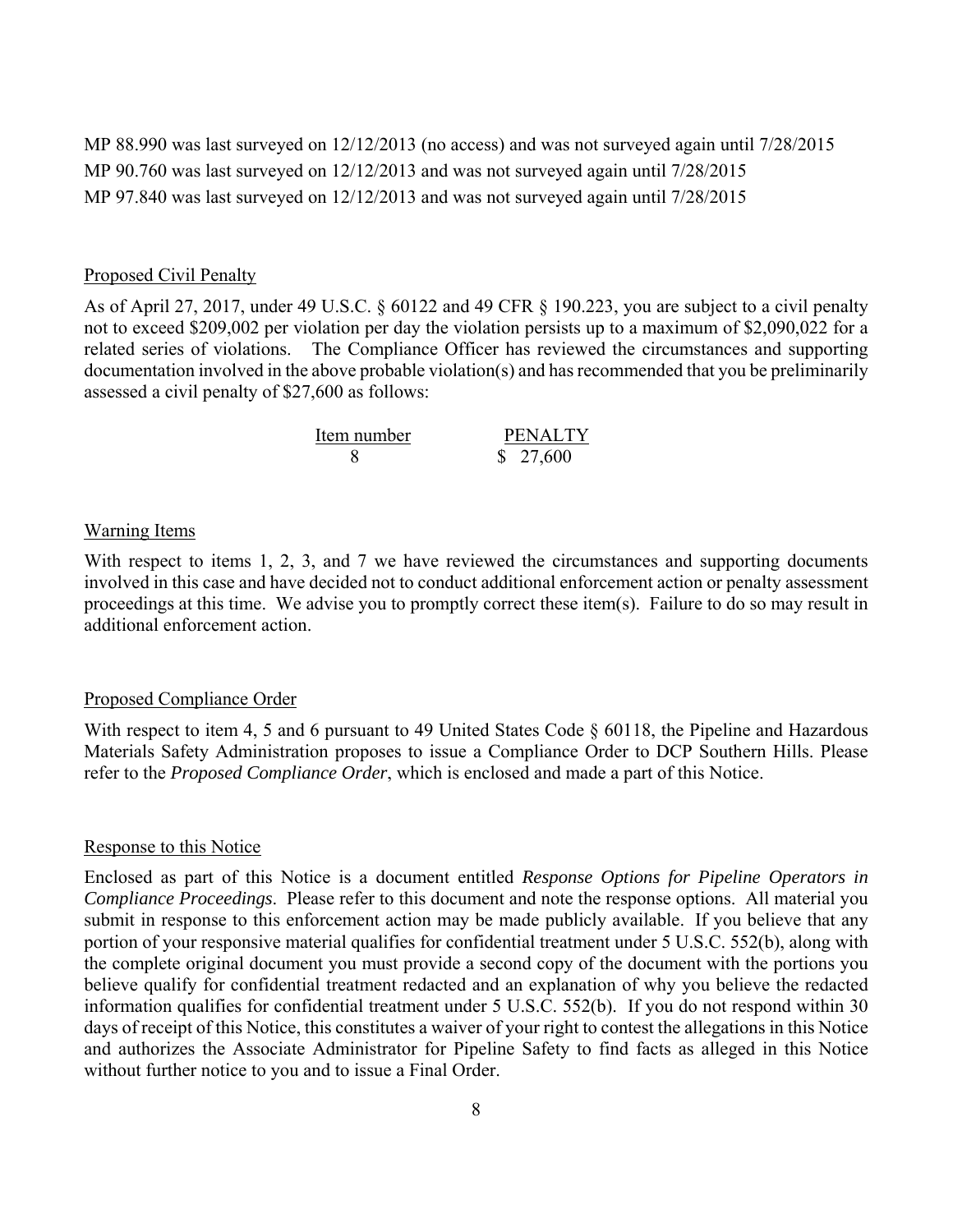In your correspondence on this matter, please refer to **CPF 4-2017-5032** and for each document you submit, please provide a copy in electronic format whenever possible.

Sincerely,

Frank Causey Acting Director, SW Region Pipeline and Hazardous Materials Safety Administration

Enclosures: *Proposed Compliance Order Response Options for Pipeline Operators in Compliance Proceedings*